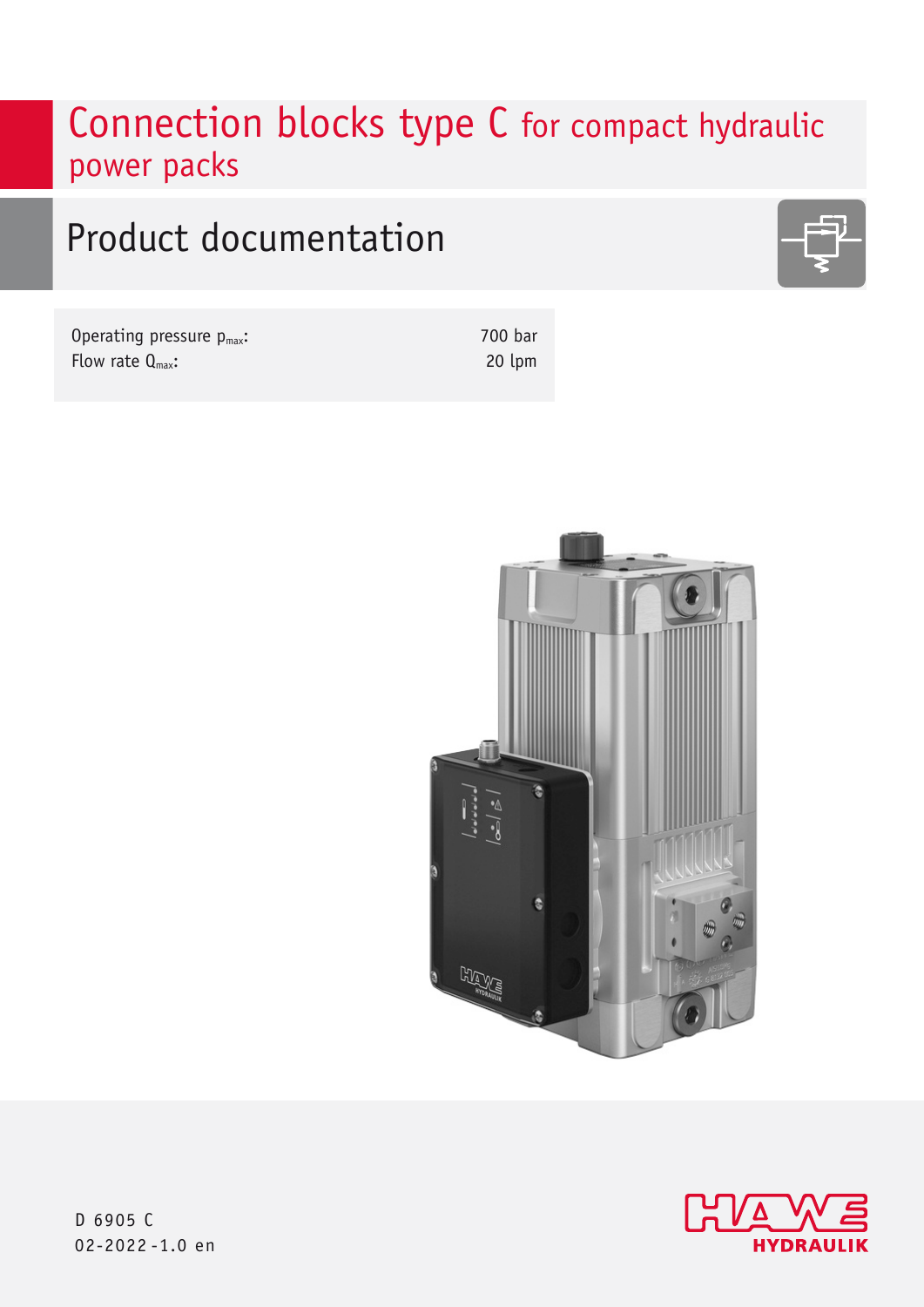

© by HAWE Hydraulik SE.

The reproduction and distribution of this document as well as the use and communication of its contents to others without explicit authorization is prohibited.

Offenders will be held liable for the payment of damages.

All rights reserved in the event of patent or utility model applications.

Brand names, product names and trademarks are not specifically indicated. In particular with regard to registered and protected names and trademarks, usage is subject to legal provisions.

HAWE Hydraulik respects these legal provisions in all cases.

HAWE Hydraulik cannot provide individual guarantees that the stated circuits or procedures (including in part) are not subject to the intellectual property rights of third parties.

Printing date / document generated on: 04.03.2022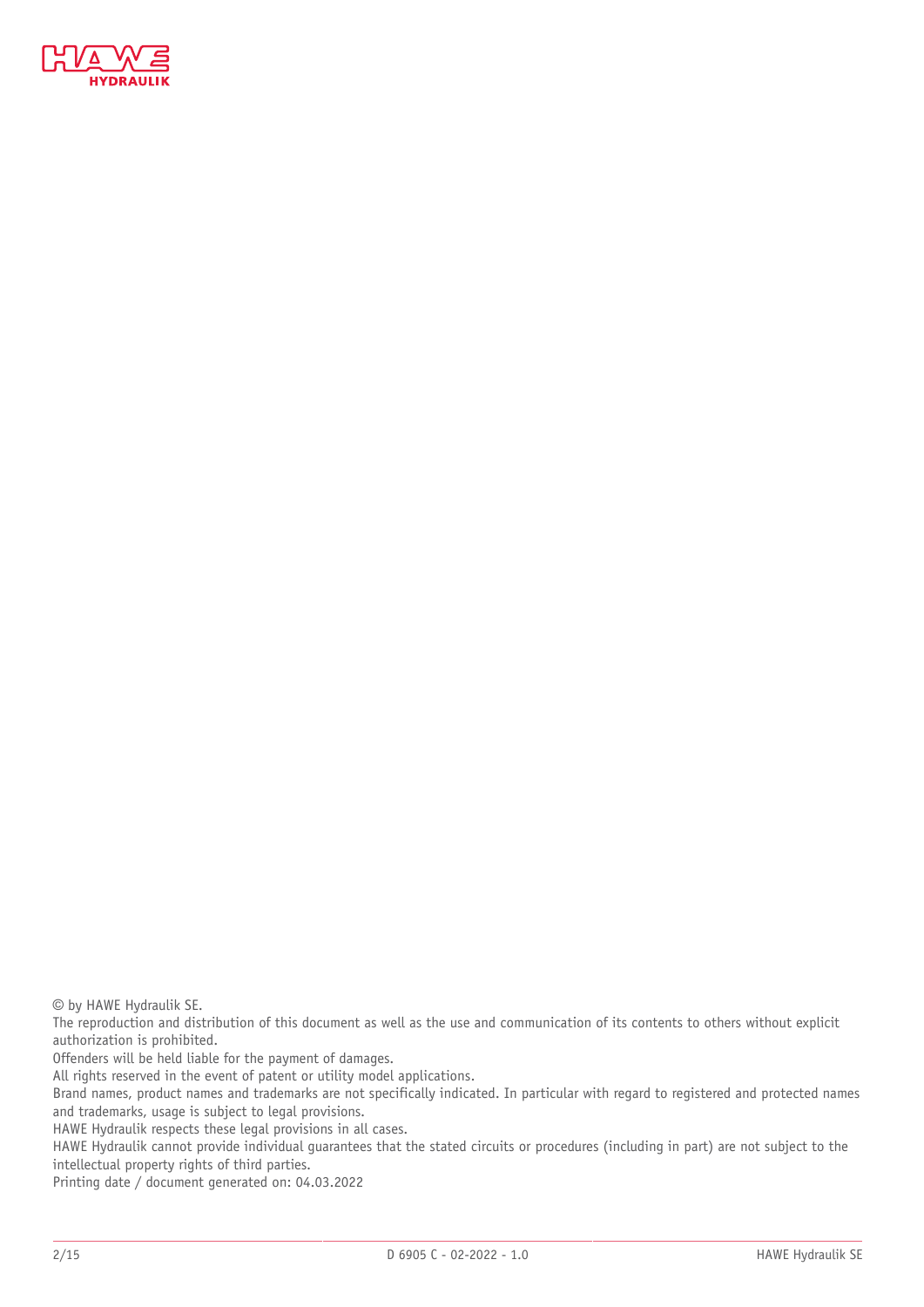

# **Table of Contents**

| $\overline{1}$  |  |
|-----------------|--|
| $\overline{2}$  |  |
| 2.1             |  |
| $\overline{3}$  |  |
| 3.1             |  |
| 3.2             |  |
| $\overline{4}$  |  |
|                 |  |
| $5\phantom{a}$  |  |
| 5.1             |  |
| 5.2             |  |
| 5.3             |  |
| 5.4             |  |
| $6\overline{6}$ |  |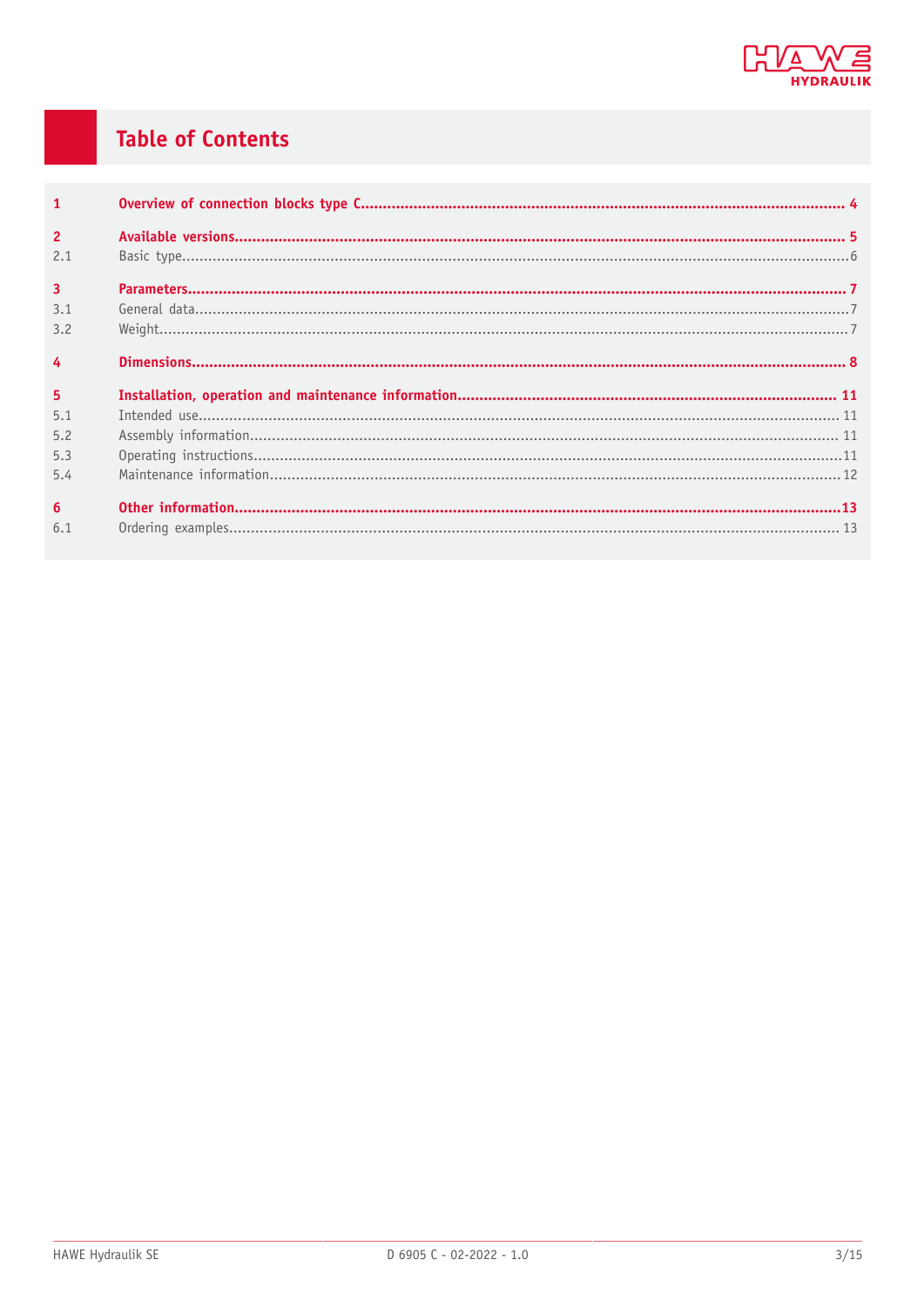

# <span id="page-3-0"></span>**1 Overview of connection blocks type C**

A connection block represents the connecting link between the hydraulic power pack and the hydraulic control. The connection blocks described here are suitable for combining with HAWE compact hydraulic power packs.

The connection block type C is suitable for single-circuit pumps. It is used for connecting downstream pressure and return lines by means of commercially available pipe screw connections. It does not feature any additional function elements. Pressure-limiting valves and directional valves need to be arranged separately.

For connection blocks with integral function elements, e.g. pressure-limiting valves and shut-off valves, see types AB and AL.

The connection blocks type C5, C6 and C36 (for dual-circuit systems) can be directly flange-mounted to

- Compact hydraulic power packs
	- HC, HCW acc. to [D 7900](https://downloads.hawe.com/7/9/D7900-en.pdf)
	- HK, HKF, HKL acc. to D 7600 et seq.
	- INKA acc. to [D 8132](http://www.url.de)-1
	- KA 2, KA 4 acc. to [D 8010](https://downloads.hawe.com/8/0/D8010-en.pdf) and [D 8010-4](https://downloads.hawe.com/8/0/D8010-4-en.pdf)
	- MP, MPW acc. to [D 7200 H](https://downloads.hawe.com/7/2/D7200H-en.pdf)
	- MPN acc. to [D 7207](https://downloads.hawe.com/7/2/D7207-en.pdf)
- Hydraulic power pack LP acc. to [D 7280 H](https://downloads.hawe.com/7/2/D7280H-de.pdf)

#### **Features and benets**

- Simple interface between the hydraulic power pack and valve controls
- Space-saving due to direct mounting on the hydraulic power pack



*Connection block type C on compact hydraulic power pack type INKA*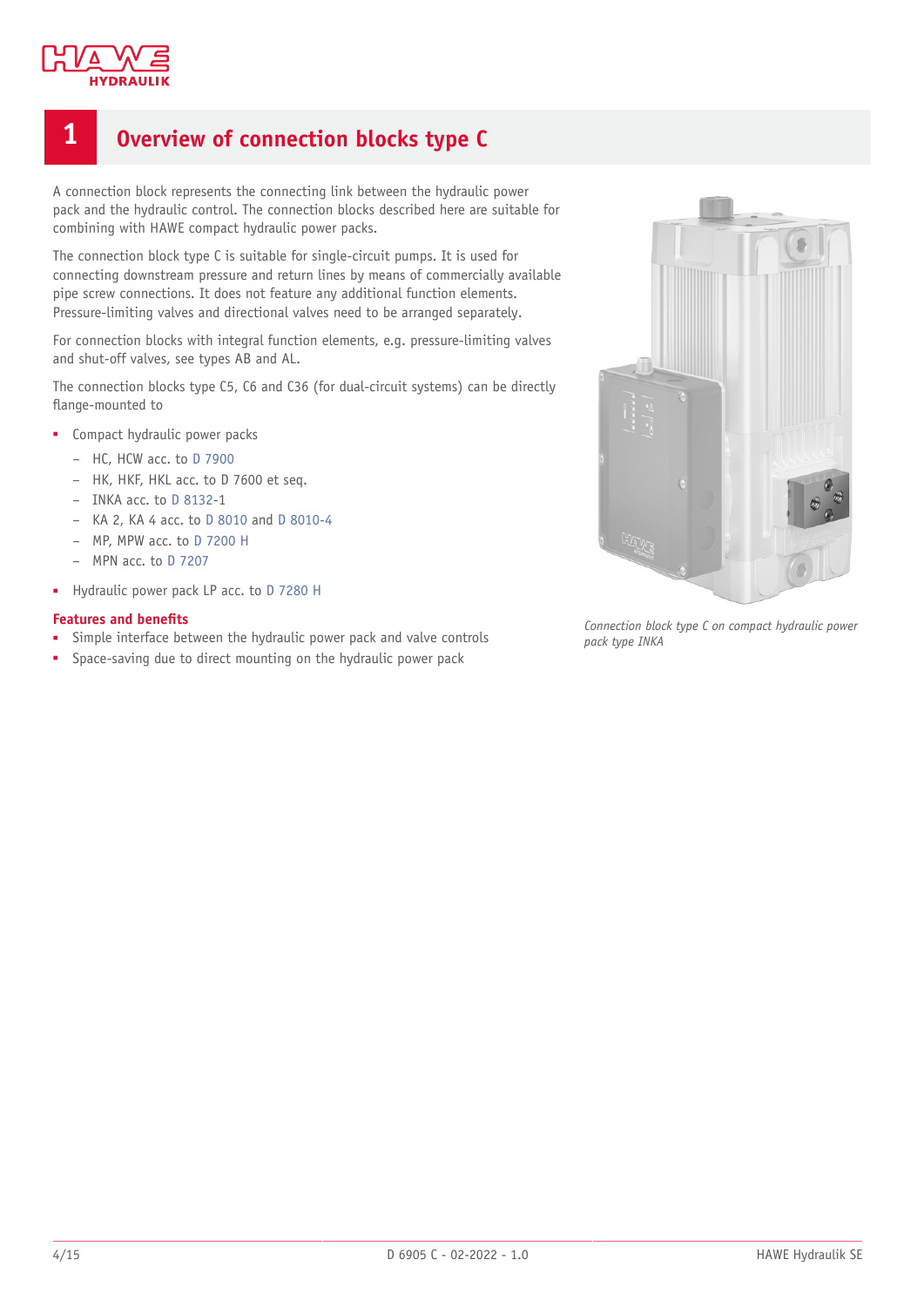

# <span id="page-4-0"></span>**2 Available versions**

The connection blocks type C5, C6 and C30 can be used to connect the valve bank to the compact hydraulic power pack across a distance through a pipe connection. The corresponding counterpart type C15, C16 or C36 is mounted on the valve bank to act as a linking piece. Connection block type C30 branches off the low-pressure circuit for a pipe connector (C5 or C6). For high-pressure connection, you can mount a connection block for single-circuit pumps acc. to [D 6905 AB,](https://downloads.hawe.com/6/9/D6905_AB-de.pdf) [see Chapter 6.1,](#page-12-1) "Ordering examples"

#### **Example**



Compact hydraulic power pack KA 24 ... C30-C6

Valve bank C16-AB 1 K C ...-BA...

#### **Ordering example**

| INKA 1 VOO - HO.64    | C <sub>5</sub> |
|-----------------------|----------------|
| MPN 44 H 9,9 - B25.20 | C <sub>6</sub> |
|                       |                |

2.1 ["Basic](#page-5-0) type"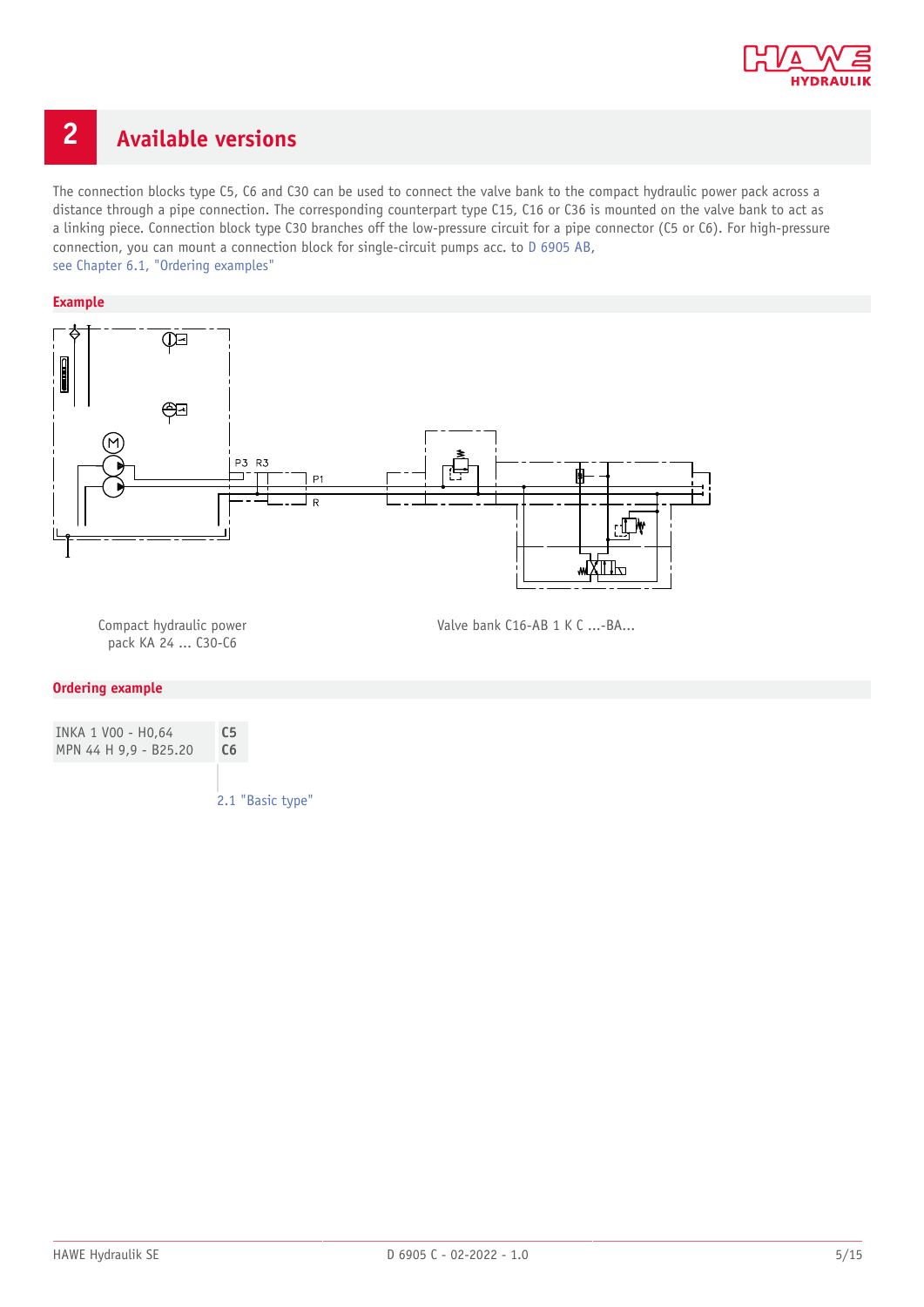

## <span id="page-5-0"></span>**2.1 Basic type**

| <b>Type</b>        | Description                                                                                                      | Ports<br>$($ ISO 228-1 $)$<br>P, R | Pressure<br>pmax<br>(bar) | Circuit symbol               |
|--------------------|------------------------------------------------------------------------------------------------------------------|------------------------------------|---------------------------|------------------------------|
| On power pack side |                                                                                                                  |                                    |                           |                              |
| C <sub>5</sub>     | For direct pipe connection                                                                                       | $G \frac{1}{4}$                    | 700                       | $\mathsf{P}$                 |
| C6                 | For direct pipe connection                                                                                       | $G \frac{3}{8}$                    |                           | R                            |
| C30                | For direct pipe connection in dual-circuit systems and in<br>combination with connection block acc. to D 6905 AB | P G 1/4<br>R G 3/8                 |                           | P3 R3<br>(P3)<br>(P1)<br>(R) |
| <b>CK</b>          | Idle circulation plate                                                                                           |                                    |                           | (P)<br>(R)                   |
| on valve bank      |                                                                                                                  |                                    |                           |                              |
| C <sub>15</sub>    | For direct pipe connection                                                                                       | $G \frac{1}{4}$                    | 700                       | P                            |
| C16                | For direct pipe connection                                                                                       | $G \frac{3}{8}$                    |                           | $\mathsf{R}$                 |
| C36                | For direct pipe connection in dual-circuit systems<br>$\sim$                                                     | P G 3/8<br>R G 3/8                 |                           | (P3)<br>(P1)<br>(R)          |

Only for straight screw-in fittings with max. wrench size 22, e.g. Parker EO GE12-PLR or GE10-PSR

## **DAMAGE**

Use of idle circulation plate type CK: in dual- or triple-circuit pump versions of compact pump units type HK(F) 4... acc. to [D 7600-4.](https://downloads.hawe.com/7/6/D7600-4-en.pdf) If required, the second pump circuit can be short-circuited to the tank using the idle circulation plate.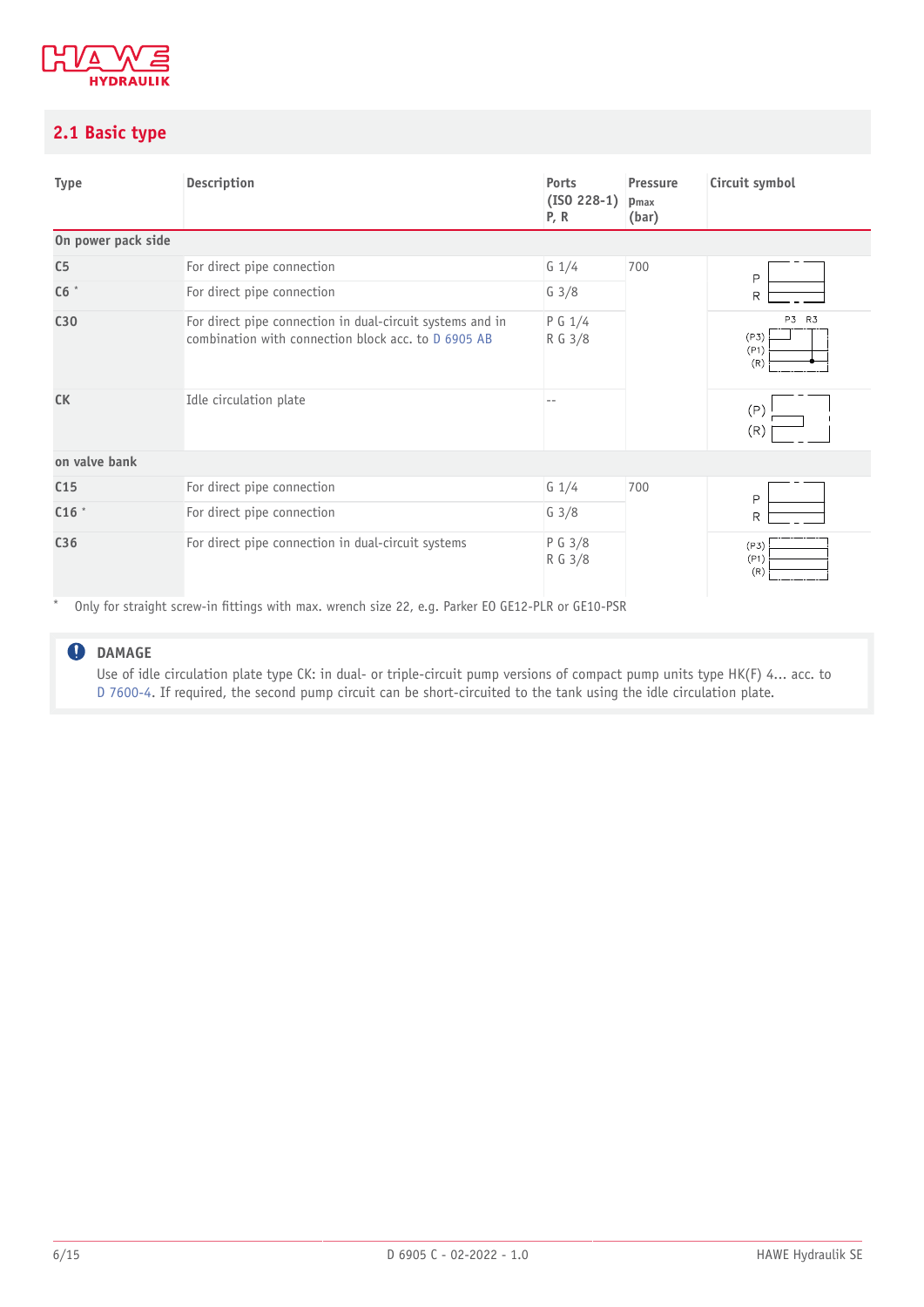

# <span id="page-6-0"></span>**3 Parameters**

# <span id="page-6-1"></span>**3.1 General data**

| <b>Design</b>                | Add-on valve for pipe connection or valve mounting                                                                                                                                                                                                                                                                                                                                                                                                                    |
|------------------------------|-----------------------------------------------------------------------------------------------------------------------------------------------------------------------------------------------------------------------------------------------------------------------------------------------------------------------------------------------------------------------------------------------------------------------------------------------------------------------|
| Material                     | Surface electro-galvanised Zn                                                                                                                                                                                                                                                                                                                                                                                                                                         |
| <b>Installation position</b> | Any                                                                                                                                                                                                                                                                                                                                                                                                                                                                   |
| Hydraulic fluid              | Hydraulic fluid, according to DIN 51 524 Parts 1 to 3; ISO VG 10 to 68 according to DIN ISO 3448<br>Viscosity range: $4 - 800$ mm <sup>2</sup> /s<br>Optimal operating range: approx. 10 - 200 mm <sup>2</sup> /s<br>Also suitable for biologically degradable hydraulic fluids type HEPG (polyalkylene glycol) and HEES (synthetic<br>ester) at operating temperatures up to approx. $+70^{\circ}$ C.<br>Not suitable for water-based fluids and native oils (HETG). |
| <b>Cleanliness level</b>     | ISO 4406<br>21/18/1519/17/13                                                                                                                                                                                                                                                                                                                                                                                                                                          |
| <b>Temperatures</b>          | Environment: approx. -40 to +80 °C, hydraulic fluid: -25 to +80 °C, pay attention to the viscosity range.<br>Start temperature: down to -40 °C is permissible (take account of the start viscosities!), as long as the<br>steady-state temperature is at least 20 K higher during subsequent operation.<br>Biologically degradable hydraulic fluids: note manufacturer specifications. With consideration for the seal<br>compatibility, not above $+70^{\circ}$ C.   |

# <span id="page-6-2"></span>**3.2 Weight**

| <b>Type</b>          |                    |
|----------------------|--------------------|
| C5, C6, C15, C16, CK | $=$ approx. 0.2 kg |
| C <sub>30</sub>      | $=$ approx. 0.5 kg |
| C <sub>36</sub>      | $=$ approx. 0.4 kg |
|                      |                    |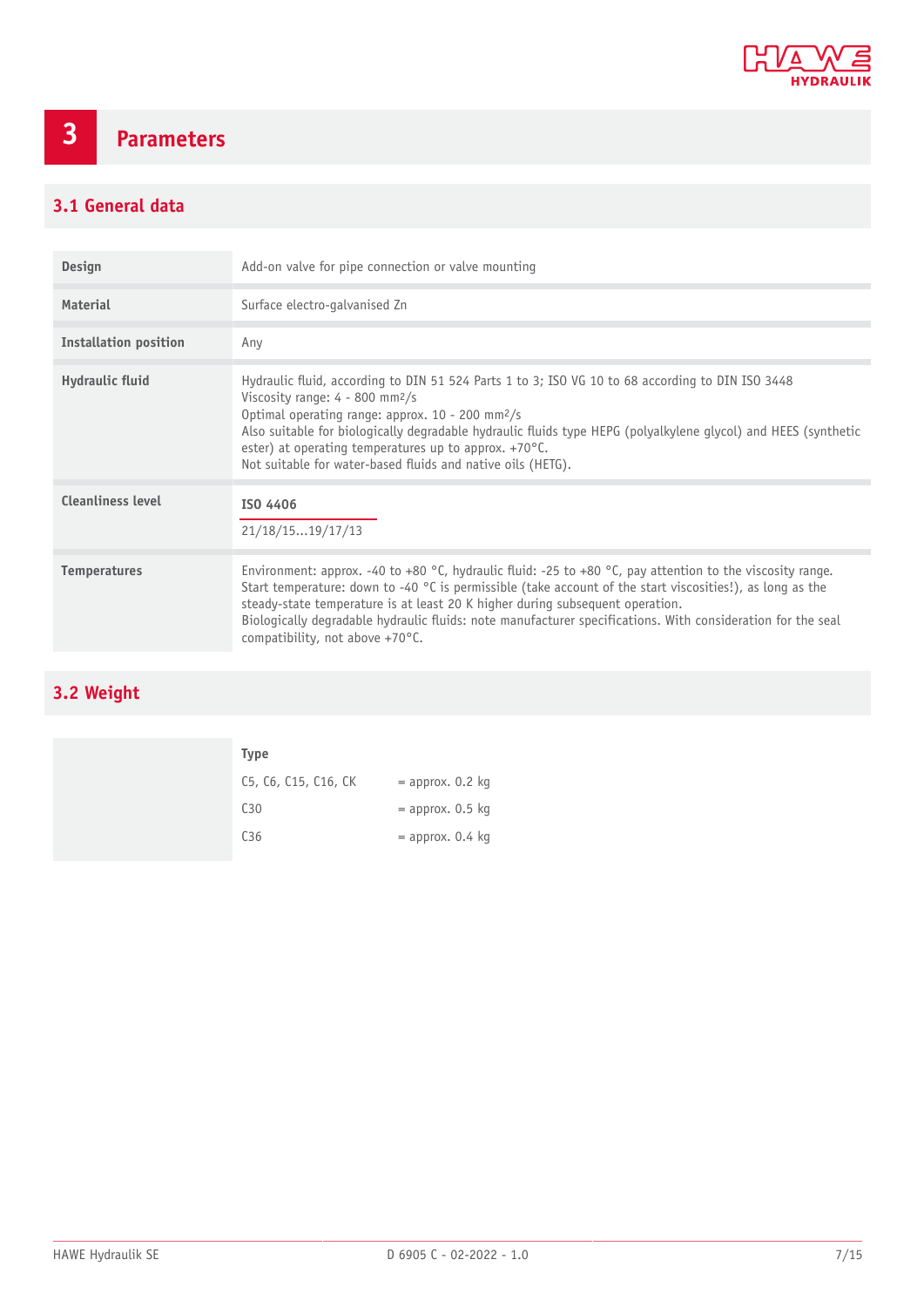

# <span id="page-7-0"></span>**4 Dimensions**

All dimensions in mm, subject to change.

### **Connection block C5, C15**

**C5**



|  |  | Cylinder screw ISO 4762-M6x b-8.8-A2K |
|--|--|---------------------------------------|

2 Centring pin

| <b>Type</b>                   | a  | h  |
|-------------------------------|----|----|
| LP, MP, MPN                   |    | 20 |
| HC, HK, HKF, HKL,<br>INKA, KA | 12 | 25 |

**C15**



40

 $4xM6 \nabla 6$ 

| Connections (ISO 228-1) |            |  |
|-------------------------|------------|--|
|                         | <b>P.R</b> |  |
| $C5, C15$ $G1/4$        |            |  |

1 Centring pin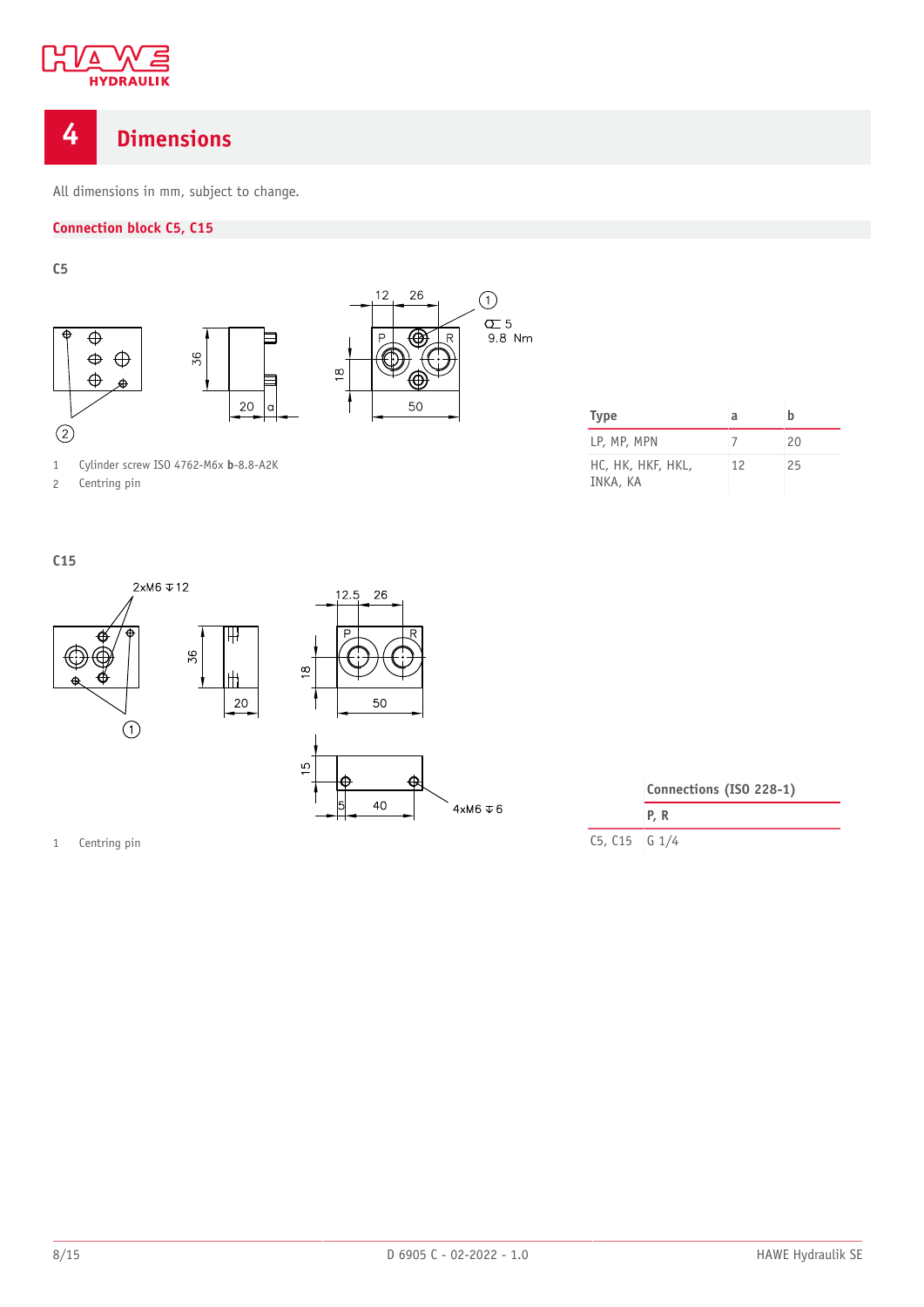

### **Connection block C6, C16**



1 Cylinder screw ISO 4762-M6x **b**-8.8-A2K

2 Centring pin

| Type                          | a  |    |
|-------------------------------|----|----|
| LP, MP, MPN                   |    | 20 |
| HC, HK, HKF, HKL,<br>INKA, KA | 12 | 25 |

**C16**



1 Centring pin

| Connections (ISO 228-1) |  |
|-------------------------|--|
| P.R                     |  |

C6, C16 G 3/8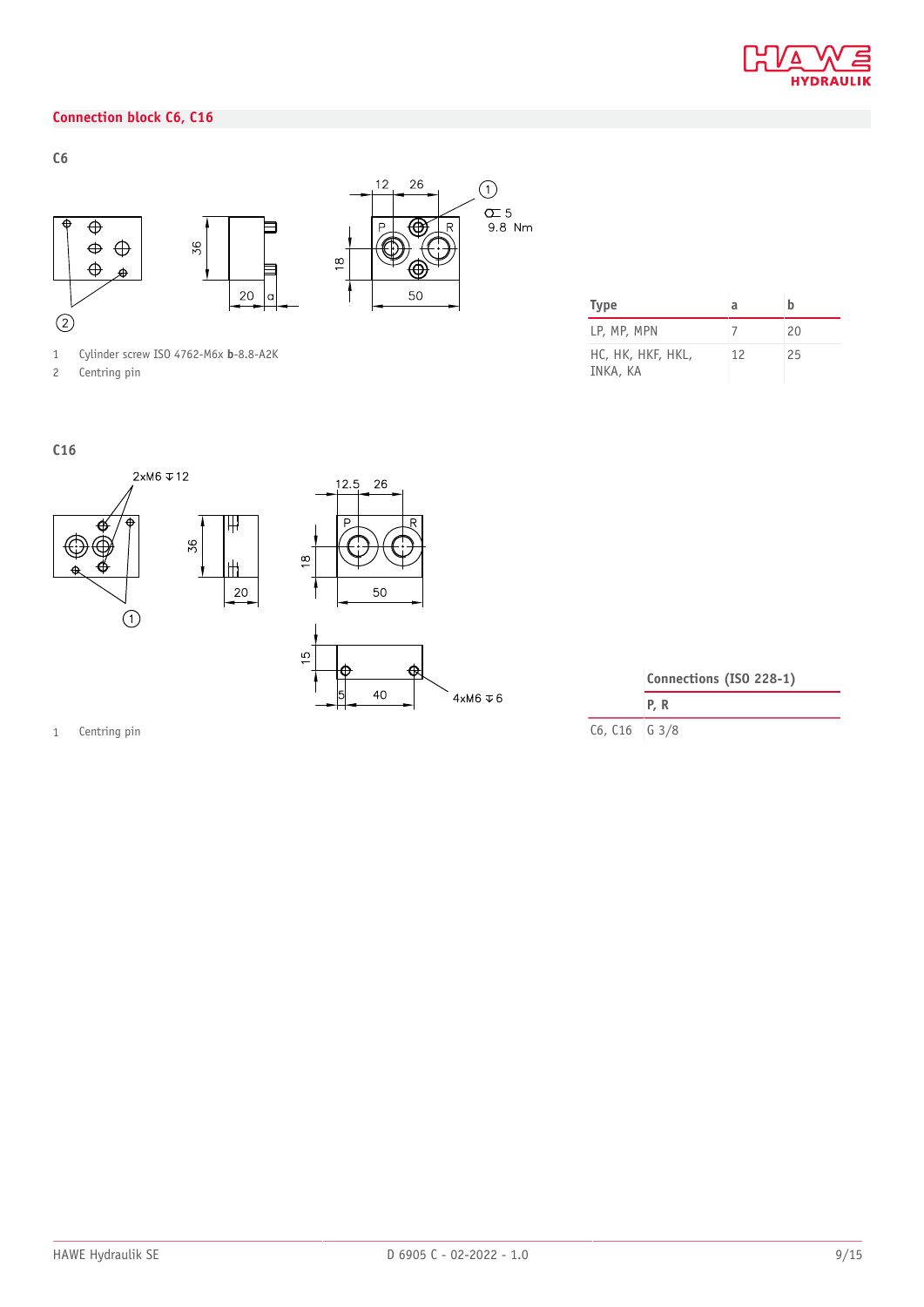

## **Connection block C30, C36**

**C30**



1 Cylinder screw DIN 6912-M8x35-8.8-A2K

2 Centring pin

**C36**







1 Centring pin

### **Idle circulation plate**

**CK**



**Connections (ISO 228-1)**

**P R** C30 G 1/4 G 3/8 C36 G 3/8 G 3/8

| Type        | a  | h  |
|-------------|----|----|
| HC, KA2, MP | 10 | 30 |
| HK, KA4     | 15 | 35 |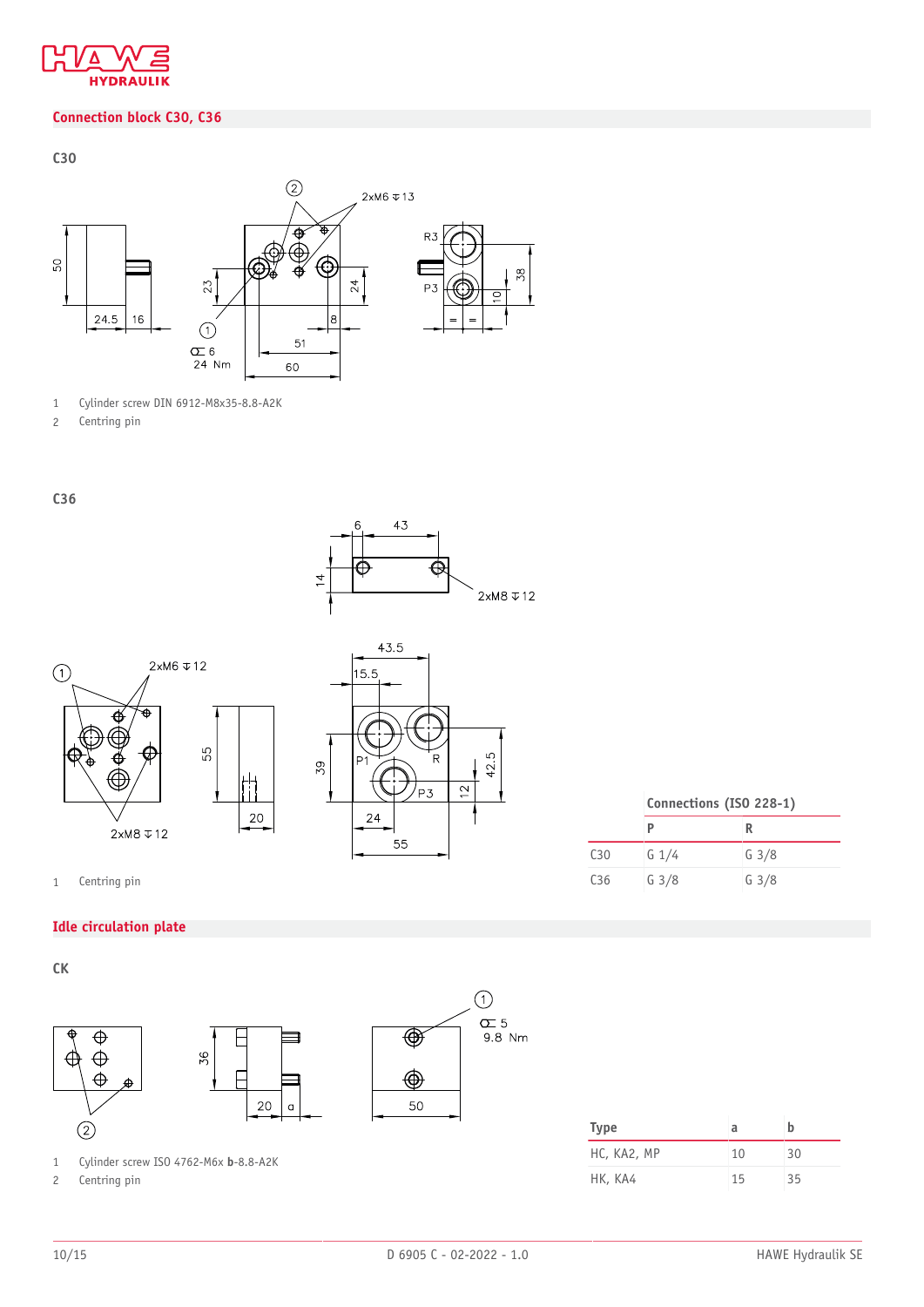

# <span id="page-10-0"></span>**5 Installation, operation and maintenance information**

<span id="page-10-1"></span>Observe the document [B 5488](http://www.hawe.de/fileadmin/content/typeman/catalog/Pdf/5/4/B5488-en.pdf) "General operating instructions for assembly, commissioning, and maintenance."

## **5.1 Intended use**

This product is intended exclusively for hydraulic applications (fluid technology).

The user must observe the safety measures and warnings in this document.

#### **Essential requirements for the product to function correctly and safely:**

- $\blacktriangleright$  All information in this documentation must be observed. This applies in particular to all safety measures and warnings.
- $\blacktriangleright$  The product must only be assembled and put into operation by specialist personnel.
- $\blacktriangleright$  The product must only be operated within the specified technical parameters described in detail in this document.
- All components must be suitable for the operating conditions when using an assembly.
- $\blacktriangleright$  The operating instructions for the components, assemblies and the specific complete system must also always be observed.

#### **If the product can no longer be operated safely:**

- 1. Remove the product from operation and mark it accordingly.
	- ✓ It is then not permitted to continue using or operating the product.

## <span id="page-10-2"></span>**5.2 Assembly information**

The product must only be installed in the complete system with standard and compliant connection components (screw fittings, hoses, pipes, fixtures etc.).

The product must be shut down correctly prior to disassembly (in particular in combination with hydraulic accumulators).

## **DANGER**

**Sudden movement of the hydraulic drives when disassembled incorrectly** Risk of serious injury or death

- $\blacktriangleright$  Depressurise the hydraulic system.
- $\blacktriangleright$  Perform safety measures in preparation for maintenance.

## <span id="page-10-3"></span>**5.3 Operating instructions**

Observe product configuration and pressure/flow rate.

The statements and technical parameters in this document must be strictly observed. The instructions for the complete technical system must also always be followed.

### **QDAMAGE**

- $\blacktriangleright$  Read the documentation carefully before usage.
- $\blacktriangleright$  The documentation must be accessible to the operating and maintenance staff at all times.
- $\blacktriangleright$  Keep documentation up to date after every addition or update.

#### **A** CAUTION

**Overloading components due to incorrect pressure settings.**

Risk of minor injury.

- Pay attention to the maximum operating pressure of the pump and the valves.
- Always monitor the pressure gauge when setting and changing the pressure.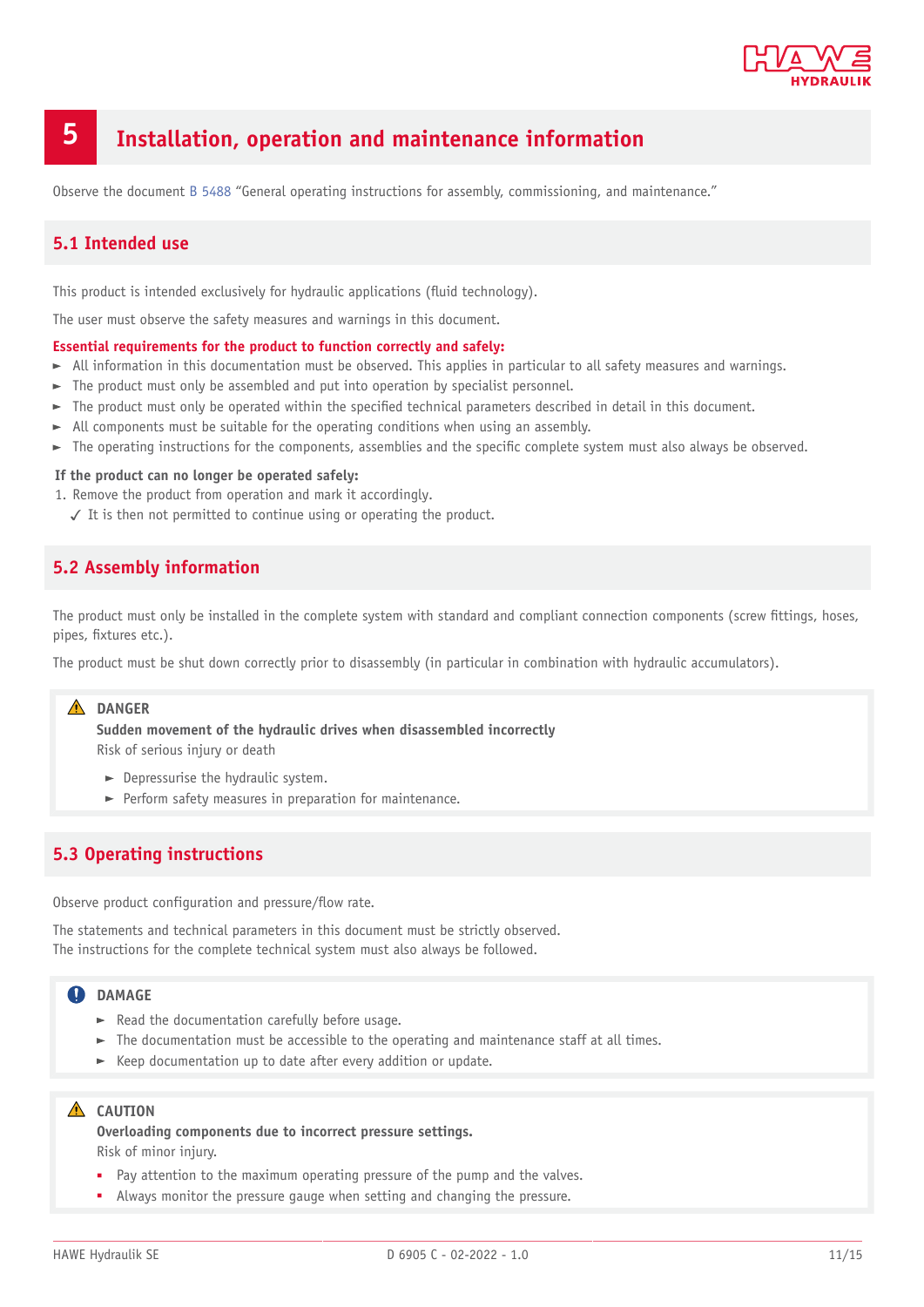

#### *Purity* **and filtering of the hydraulic fluid**

Fine contamination can significantly impair the function of the product. Contamination can cause irreparable damage.

#### **Examples of ne contamination include:**

- **Swarf**
- Rubber particles from hoses and seals
- Dirt due to assembly and maintenance
- Mechanical debris
- Chemical ageing of the hydraulic fluid

#### **O** DAMAGE

**New hydraulic uid from the manufacturer may not have the required purity.** Damage to the product is possible.

- Filter new hydraulic fluid to a high quality when filling.
- $\triangleright$  Do not mix hydraulic fluids. Always use hydraulic fluid that is from the same manufacturer, of the same type, and with the same viscosity properties.

For smooth operation, pay attention to the cleanliness level of the hydraulic fluid (cleanliness level [see Chapter 3,](#page-6-0) "Parameters").

<span id="page-11-0"></span>Additionally applicable document: [D 5488/1](https://downloads.hawe.com/5/4/D54881-en.pdf) Oil recommendations

## **5.4 Maintenance information**

Check regularly (at least once a year) by visual inspection whether the hydraulic connections are damaged. If external leakages are found, shut down and repair the system.

Clean the surface of the device regularly (at least once a year) (dust deposits and dirt).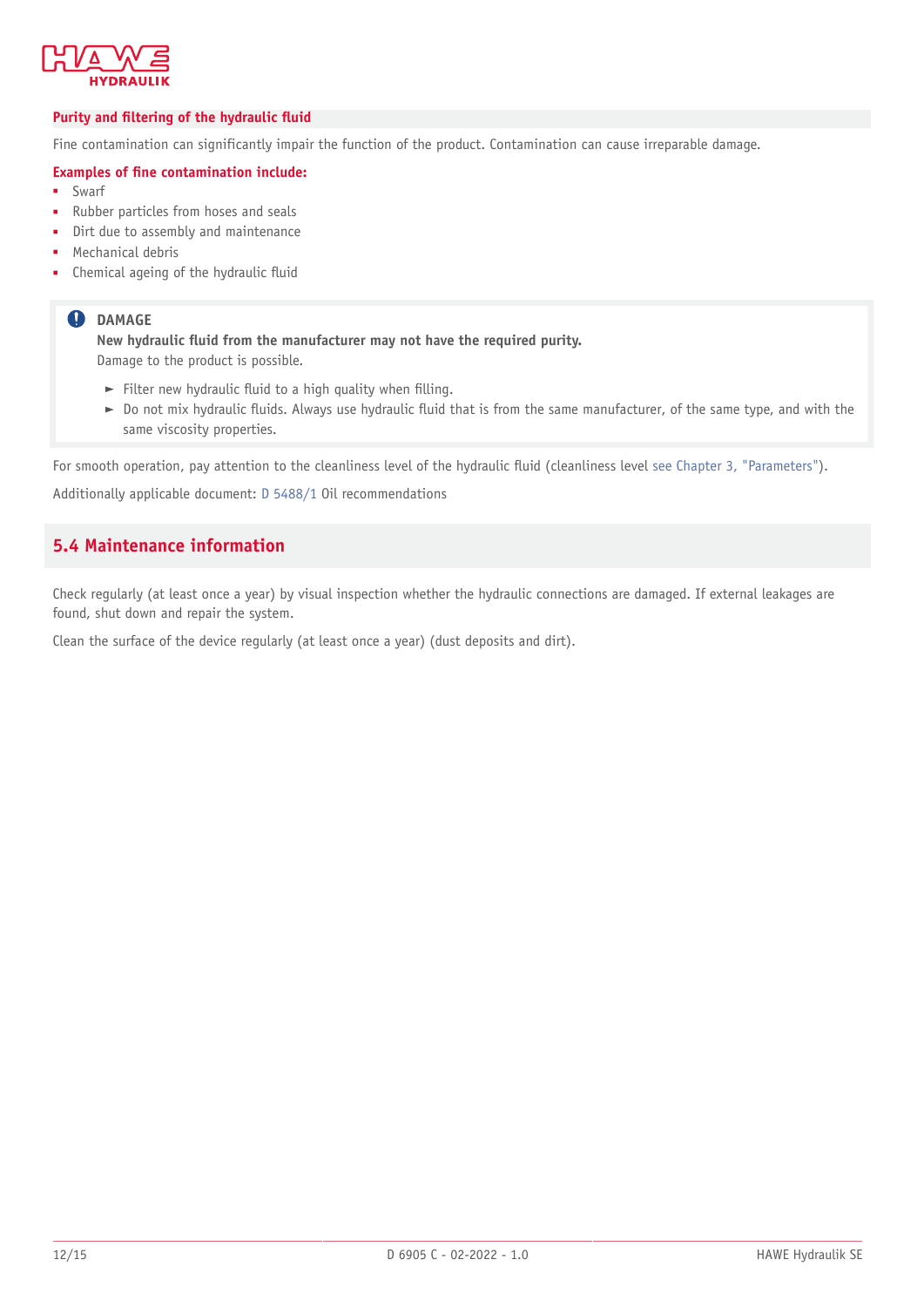

# <span id="page-12-1"></span><span id="page-12-0"></span>**6.1 Ordering examples**

#### **Connection blocks for dual-circuit pumps**









HK 44/1 - HH1,5/5,1 **- C30 - C5 Connection block Intermediate block Type C30** for separate outputs P1 and P3 **Type SS, VV** usable for shared output on P

See [D 6905 A/2](https://downloads.hawe.com/6/9/D6905A2-de.pdf)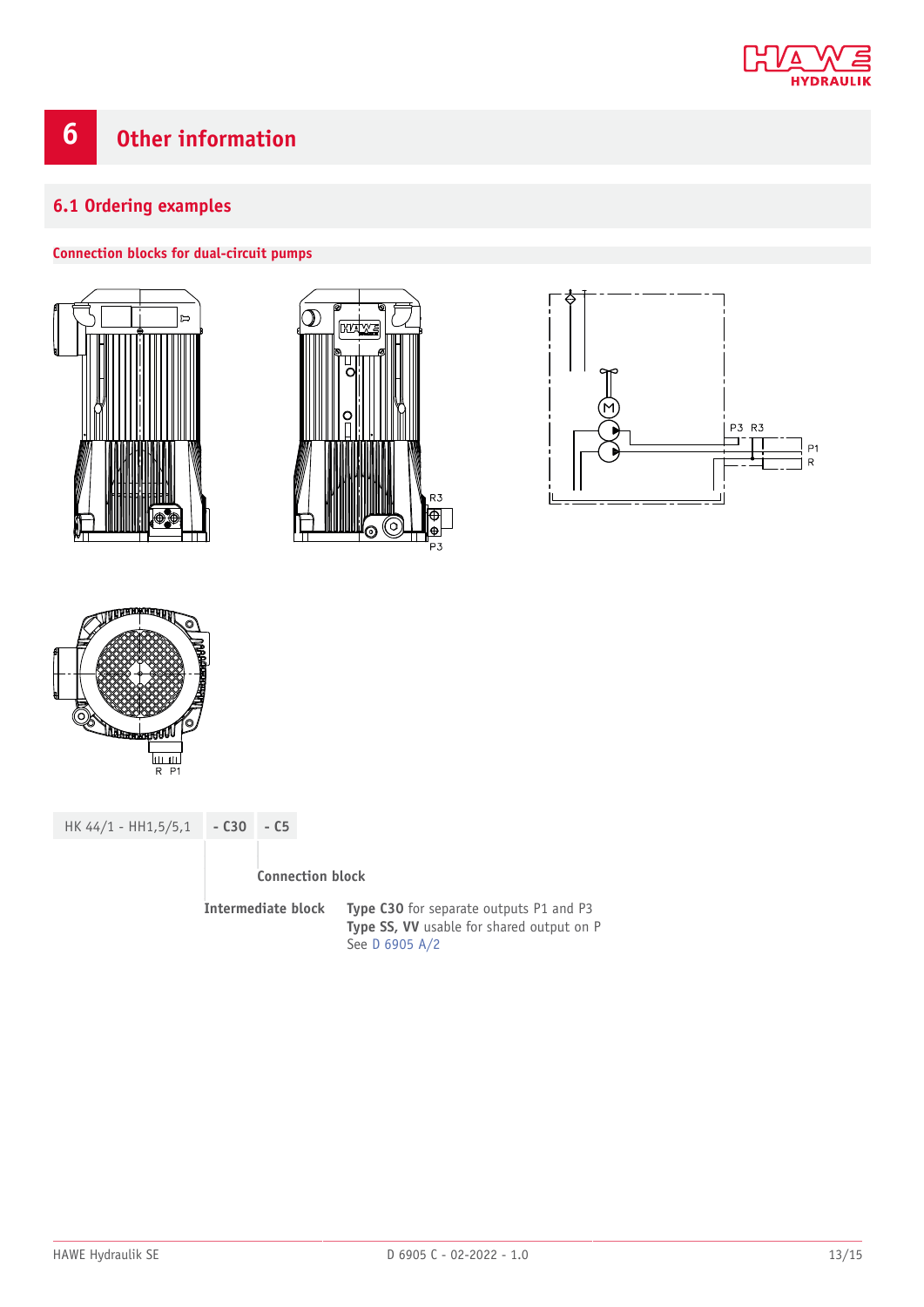

## **Connection blocks for triple-circuit pumps**









| HK $44/1$ - HH 3,8/0,6 - H 1,4<br>HKF 439/1 - HH 4,4/4,4 - H 0,6 | $-$ C <sub>30</sub><br>$- VV$ | $- C5 - C5$<br>$- C5 - CK$ |  |                                                                                                                      |                                                                              |
|------------------------------------------------------------------|-------------------------------|----------------------------|--|----------------------------------------------------------------------------------------------------------------------|------------------------------------------------------------------------------|
|                                                                  |                               |                            |  | Secondary connection base                                                                                            | Connection block C5(6) or idle circulation plate<br>type CK mounted directly |
|                                                                  | <b>Connection block</b>       |                            |  |                                                                                                                      |                                                                              |
|                                                                  | Intermediate block            |                            |  | <b>Type C30</b> for separate outputs P1 and P3<br><b>Type SS, VV</b> usable for shared output on P<br>See D 6905 A/2 |                                                                              |

#### **Connection block for valve bank**

| C15 | -AB 1 K P B 500 | -BWH 1 F-R3R3-1-1-L 24 |
|-----|-----------------|------------------------|
| C16 | $-AB$ 1 B 500   | -VB 11 FM-HH-1-GM 24   |

#### **Connection block**